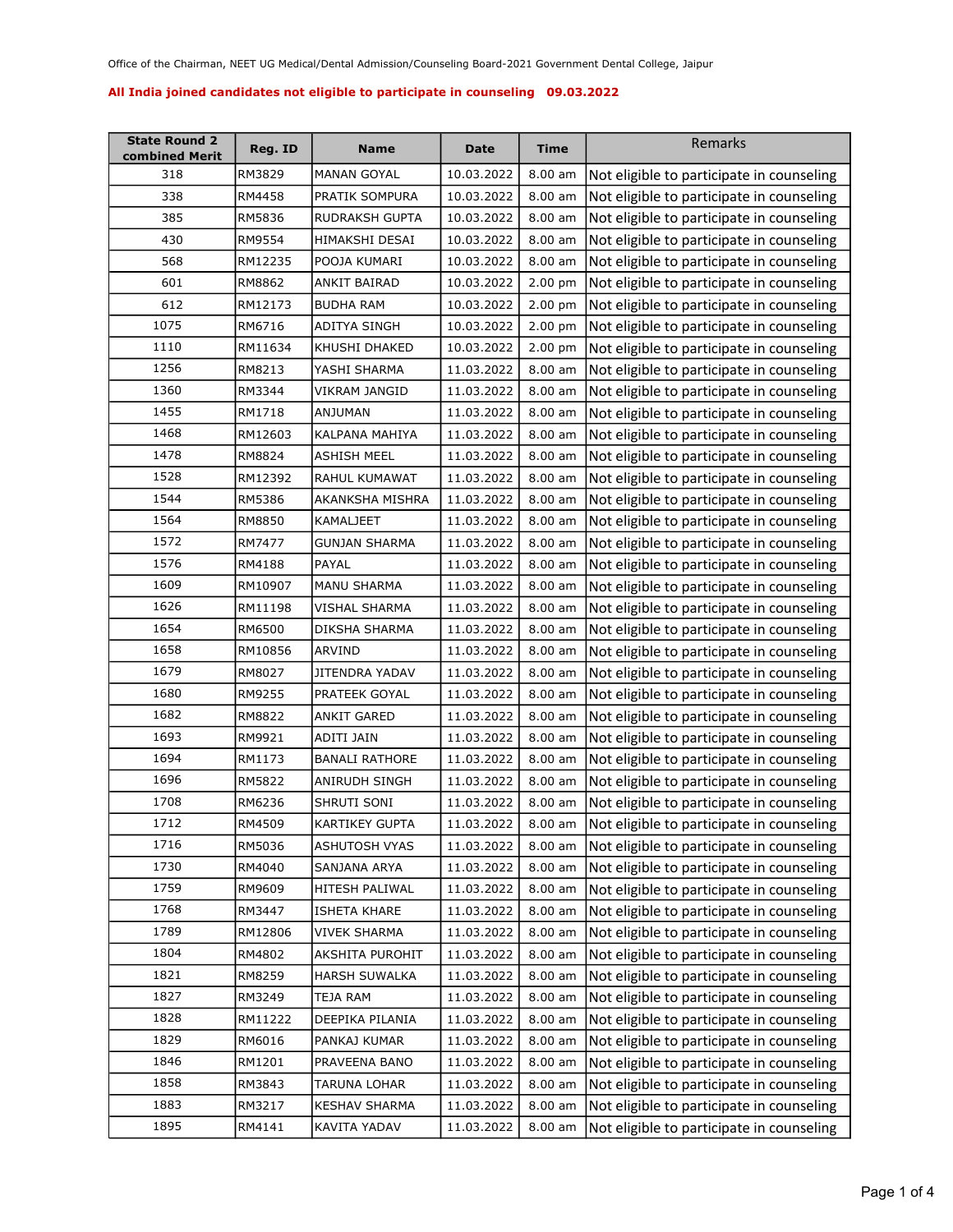| <b>State Round 2</b><br>combined Merit | Reg. ID | <b>Name</b>         | Date       | Time      | Remarks                                             |
|----------------------------------------|---------|---------------------|------------|-----------|-----------------------------------------------------|
| 1896                                   | RM2285  | JANVI JAKHAR        | 11.03.2022 | 8.00 am   | Not eligible to participate in counseling           |
| 1898                                   | RM11748 | NERAJ JAT           | 11.03.2022 | 8.00 am   | Not eligible to participate in counseling           |
| 1908                                   | RM7729  | <b>AMIT KUMAR</b>   | 11.03.2022 | 8.00 am   | Not eligible to participate in counseling           |
| 1910                                   | RM7833  | SANJAY SALARIYA     | 11.03.2022 | $8.00$ am | Not eligible to participate in counseling           |
| 1939                                   | RM7652  | NIRAJ JHAJHRIA      | 11.03.2022 | $8.00$ am | Not eligible to participate in counseling           |
| 1943                                   | RM3467  | CHETAN              | 11.03.2022 | 8.00 am   | Not eligible to participate in counseling           |
| 1944                                   | RM7008  | MUKUL SHARMA        | 11.03.2022 | 8.00 am   | Not eligible to participate in counseling           |
| 1968                                   | RM1076  | DEEPIKA             | 11.03.2022 | $8.00$ am | Not eligible to participate in counseling           |
| 1969                                   | RM6790  | PRADEEP SINGH       | 11.03.2022 | 8.00 am   | Not eligible to participate in counseling           |
| 1974                                   | RM8914  | GIREERAJ YADAV      | 11.03.2022 | 8.00 am   | Not eligible to participate in counseling           |
| 1978                                   | RM11732 | KANISHKA SHARMA     | 11.03.2022 | 8.00 am   | Not eligible to participate in counseling           |
| 1986                                   | RM3557  | SAKSHI SARASWAT     | 11.03.2022 | 8.00 am   | Not eligible to participate in counseling           |
| 1990                                   | RM3982  | KIRAN               | 11.03.2022 | 8.00 am   | Not eligible to participate in counseling           |
| 1991                                   | RM10567 | PRIYA               | 11.03.2022 | 8.00 am   | Not eligible to participate in counseling           |
| 2004                                   | RM11164 | <b>BHAGIRATH</b>    | 11.03.2022 | 8.00 am   | Not eligible to participate in counseling           |
| 2013                                   | RM12325 | YASH SWAMI          | 11.03.2022 | 8.00 am   | Not eligible to participate in counseling           |
| 2024                                   | RM6956  | DHEERAJ JANGID      | 11.03.2022 | $8.00$ am | Not eligible to participate in counseling           |
| 2038                                   | RM4594  | <b>KALPNA SUNDA</b> | 11.03.2022 | 8.00 am   | Not eligible to participate in counseling           |
| 2058                                   | RM2078  | ABHISHEK SHARMA     | 11.03.2022 | 8.00 am   | Not eligible to participate in counseling           |
| 2075                                   | RM10768 | RITIKA PAREEK       | 11.03.2022 | 8.00 am   | Not eligible to participate in counseling           |
| 2076                                   | RM6130  | VIKAS MANDIWAL      | 11.03.2022 | 8.00 am   | Not eligible to participate in counseling           |
| 2077                                   | RM5780  | ANUBHA AGARWAL      | 11.03.2022 | 8.00 am   | Not eligible to participate in counseling           |
| 2079                                   | RM8735  | AKHILESH YADAV      | 11.03.2022 | 8.00 am   | Not eligible to participate in counseling           |
| 2082                                   | RM10221 | <b>HARSH SHARMA</b> | 11.03.2022 | 8.00 am   | Not eligible to participate in counseling           |
| 2095                                   | RM12014 | KISTURI             | 11.03.2022 | 8.00 am   | Not eligible to participate in counseling           |
| 2104                                   | RM8635  | MANJU               | 11.03.2022 | $2.00$ pm | Not eligible to participate in counseling           |
| 2108                                   | RM10738 | SOURAV SHARMA       | 11.03.2022 | 2.00 pm   | Not eligible to participate in counseling           |
| 2126                                   | RM5372  | VISHWAS             | 11.03.2022 | 2.00 pm   | Not eligible to participate in counseling           |
| 2129                                   | RM9804  | HARSHITA JAIN       | 11.03.2022 | 2.00 pm   | Not eligible to participate in counseling           |
| 2137                                   | RM11656 | ANITA YADAV         | 11.03.2022 | 2.00 pm   | Not eligible to participate in counseling           |
| 2147                                   | RM7796  | MANOJ GATHALA       | 11.03.2022 |           | 2.00 pm   Not eligible to participate in counseling |
| 2164                                   | RM7646  | SAHIL SAXENA        | 11.03.2022 | $2.00$ pm | Not eligible to participate in counseling           |
| 2172                                   | RM3040  | HITESH AGARWAL      | 11.03.2022 | 2.00 pm   | Not eligible to participate in counseling           |
| 2182                                   | RM2722  | PREETI CHOUDHARY    | 11.03.2022 | 2.00 pm   | Not eligible to participate in counseling           |
| 2203                                   | RM11387 | AMAN ROOP RAI       | 11.03.2022 | 2.00 pm   | Not eligible to participate in counseling           |
| 2208                                   | RM2991  | MOHIT MALAV         | 11.03.2022 | 2.00 pm   | Not eligible to participate in counseling           |
| 2209                                   | RM10926 | VIKAS BISHNOI       | 11.03.2022 | 2.00 pm   | Not eligible to participate in counseling           |
| 2213                                   | RM3583  | SHILPA VERMA        | 11.03.2022 | 2.00 pm   | Not eligible to participate in counseling           |
| 2220                                   | RM6543  | <b>SUNITA</b>       | 11.03.2022 | 2.00 pm   | Not eligible to participate in counseling           |
| 2232                                   | RM7501  | <b>ASHISH GUPTA</b> | 11.03.2022 | 2.00 pm   | Not eligible to participate in counseling           |
| 2261                                   | RM10673 | <b>AYUSH MEHTA</b>  | 11.03.2022 | 2.00 pm   | Not eligible to participate in counseling           |
| 2293                                   | RM5674  | SARITA KUMARI       | 11.03.2022 | 2.00 pm   | Not eligible to participate in counseling           |
| 2323                                   | RM2120  | DEEPAK KUMAR        | 11.03.2022 | 2.00 pm   | Not eligible to participate in counseling           |
| 2396                                   | RM3948  | ANJALI SAINI        | 11.03.2022 | 2.00 pm   | Not eligible to participate in counseling           |
| 2434                                   | RM2602  | HARSHA SONI         | 11.03.2022 | 2.00 pm   | Not eligible to participate in counseling           |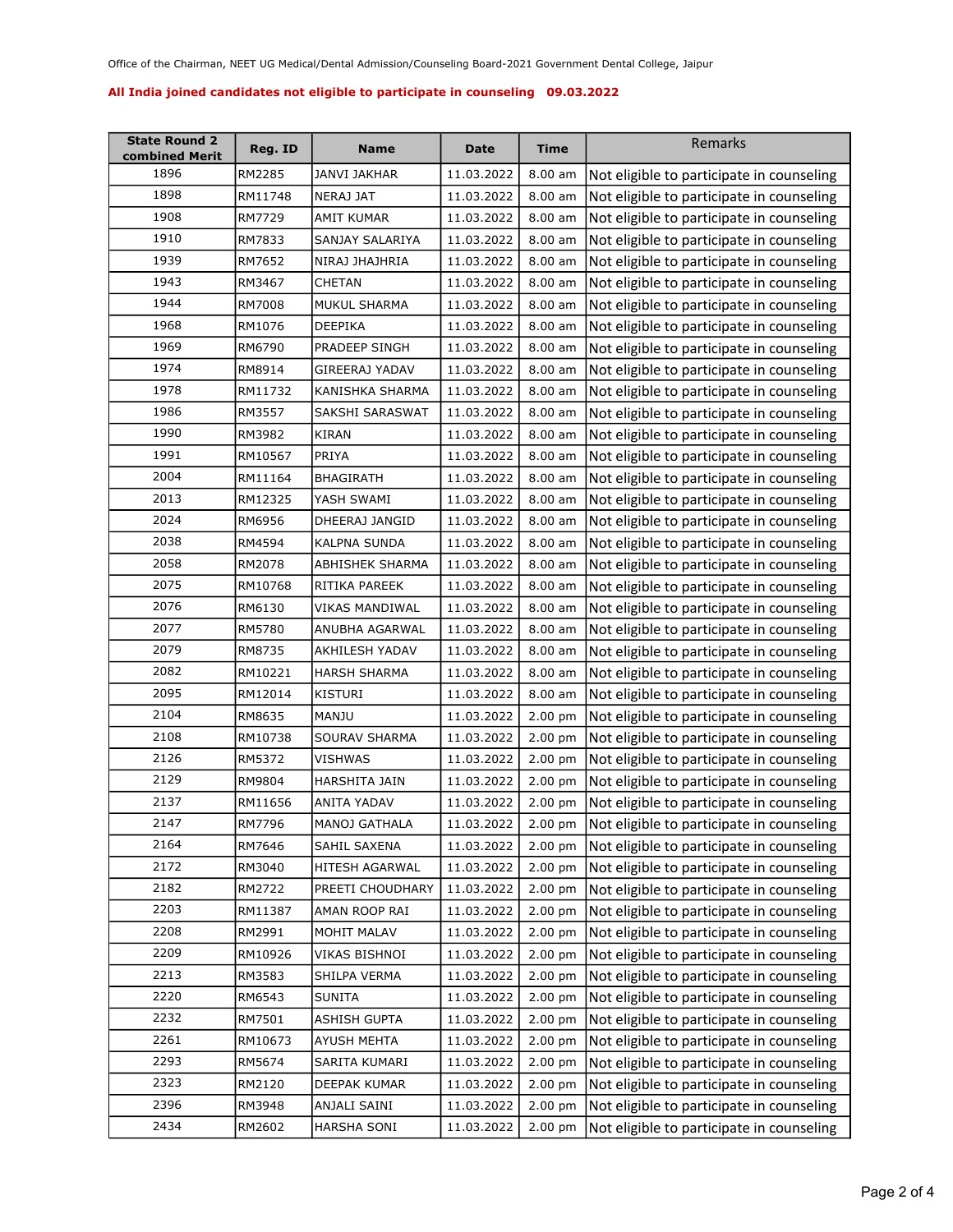| <b>State Round 2</b><br>combined Merit | Reg. ID | Name                | Date       | Time              | Remarks                                   |
|----------------------------------------|---------|---------------------|------------|-------------------|-------------------------------------------|
| 2514                                   | RM11326 | KHUSHI              | 17.03.2022 | 8.00 am           | Not eligible to participate in counseling |
| 2541                                   | RM8899  | AKSHU YADAV         | 11.03.2022 | 2.00 pm           | Not eligible to participate in counseling |
| 2547                                   | RM13293 | NISTHA MAHALA       | 11.03.2022 | 2.00 pm           | Not eligible to participate in counseling |
| 2553                                   | RM5884  | RAKESH SINGH        | 11.03.2022 | 2.00 pm           | Not eligible to participate in counseling |
| 2563                                   | RM4530  | MANISHA SUNDWA      | 11.03.2022 | 2.00 pm           | Not eligible to participate in counseling |
| 2595                                   | RM3242  | ARVIND BURI         | 11.03.2022 | 2.00 pm           | Not eligible to participate in counseling |
| 2656                                   | RM14717 | <b>SARLA</b>        | 11.03.2022 | $2.00$ pm         | Not eligible to participate in counseling |
| 2668                                   | RM6188  | AASIF KHAN          | 11.03.2022 | $2.00$ pm         | Not eligible to participate in counseling |
| 2731                                   | RM3454  | YASH KOTHARI        | 11.03.2022 | 2.00 pm           | Not eligible to participate in counseling |
| 2829                                   | RM11172 | ANJALI BIJARNIA     | 11.03.2022 | 2.00 pm           | Not eligible to participate in counseling |
| 2854                                   | RM14225 | DESHRAJ YADAV       | 11.03.2022 | 2.00 pm           | Not eligible to participate in counseling |
| 2865                                   | RM3351  | DUSHYANT YADAV      | 11.03.2022 | 2.00 pm           | Not eligible to participate in counseling |
| 2882                                   | RM7209  | ANMOL               | 11.03.2022 | 2.00 pm           | Not eligible to participate in counseling |
| 2885                                   | RM6707  | ISHA SHRIMALI       | 11.03.2022 | $2.00$ pm         | Not eligible to participate in counseling |
| 2899                                   | RM1678  | MONIKA SINGH        | 11.03.2022 | 2.00 pm           | Not eligible to participate in counseling |
| 2904                                   | RM7023  | ANJU                | 11.03.2022 | 2.00 pm           | Not eligible to participate in counseling |
| 2961                                   | RM4435  | YUVRAJ SINGHVI      | 11.03.2022 | 2.00 pm           | Not eligible to participate in counseling |
| 2977                                   | RM7241  | HARSHIT PUNIYA      | 11.03.2022 | 2.00 pm           | Not eligible to participate in counseling |
| 3022                                   | RM12023 | POOJA YADAV         | 14.03.2022 | 8.00 am           | Not eligible to participate in counseling |
| 3025                                   | RM14241 | DIVYA SAIN          | 14.03.2022 | 8.00 am           | Not eligible to participate in counseling |
| 3027                                   | RM6450  | RAVI NAGAR          | 14.03.2022 | $8.00$ am         | Not eligible to participate in counseling |
| 3031                                   | RM7730  | NARENDRA KUMAR      | 14.03.2022 | 8.00 am           | Not eligible to participate in counseling |
| 3055                                   | RM13611 | AASHIMA             | 14.03.2022 | $8.00$ am         | Not eligible to participate in counseling |
| 3130                                   | RM12747 | ANKUSH DADHICH      | 14.03.2022 | 8.00 am           | Not eligible to participate in counseling |
| 3284                                   | RM9046  | SITARAM SHARMA      | 14.03.2022 | 8.00 am           | Not eligible to participate in counseling |
| 5423                                   | RM2597  | GAUTAM              | 13.03.2022 | 8.00 am           | Not eligible to participate in counseling |
| 5659                                   | RM8222  | AMRATRAJ MEENA      | 12.03.2022 | $8.00$ am         | Not eligible to participate in counseling |
| 5718                                   | RM9938  | SACHIN MEENA        | 12.03.2022 | 8.00 am           | Not eligible to participate in counseling |
| 5733                                   | RM9064  | KAILASH KUMAR       | 13.03.2022 | 8.00 am           | Not eligible to participate in counseling |
| 5846                                   | RM9808  | CHAHAT GARWA        | 13.03.2022 | 8.00 am           | Not eligible to participate in counseling |
| 5965                                   | RM10104 | RITURAJ JATAV       | 13.03.2022 | $8.00 \text{ am}$ | Not eligible to participate in counseling |
| 6111                                   | RM3704  | VISHAL JAGRAT       | 13.03.2022 | $8.00$ am         | Not eligible to participate in counseling |
| 6144                                   | RM7945  | KIRAN KUMARI        | 13.03.2022 | 8.00 am           | Not eligible to participate in counseling |
| 6188                                   | RM3279  | KAVITA BADARIYA     | 13.03.2022 | 8.00 am           | Not eligible to participate in counseling |
| 6265                                   | RM5788  | GANESH BAIRWA       | 13.03.2022 | 8.00 am           | Not eligible to participate in counseling |
| 6279                                   | RM5608  | ANNU                | 12.03.2022 | 8.00 am           | Not eligible to participate in counseling |
| 6291                                   | RM1288  | AMIT MEENA          | 12.03.2022 | 8.00 am           | Not eligible to participate in counseling |
| 6332                                   | RM5986  | ANKUSH BAIRWA       | 13.03.2022 | 8.00 am           | Not eligible to participate in counseling |
| 6344                                   | RM6215  | URMILA MEENA        | 12.03.2022 | 8.00 am           | Not eligible to participate in counseling |
| 6346                                   | RM6289  | PANKAJ CHOUHAN      | 13.03.2022 | 8.00 am           | Not eligible to participate in counseling |
| 6414                                   | RM4198  | AMIT JHAROTIYA      | 13.03.2022 | 8.00 am           | Not eligible to participate in counseling |
| 6431                                   | RM8195  | TAPASYA SALVI       | 13.03.2022 | 8.00 am           | Not eligible to participate in counseling |
| 6594                                   | RM1393  | <b>UDIT CHOUHAN</b> | 13.03.2022 | 8.00 am           | Not eligible to participate in counseling |
| 6618                                   | RM6247  | VARSHA MEENA        | 12.03.2022 | 8.00 am           | Not eligible to participate in counseling |
| 6620                                   | RM2970  | LOVE JOYA           | 13.03.2022 | $8.00$ am         | Not eligible to participate in counseling |